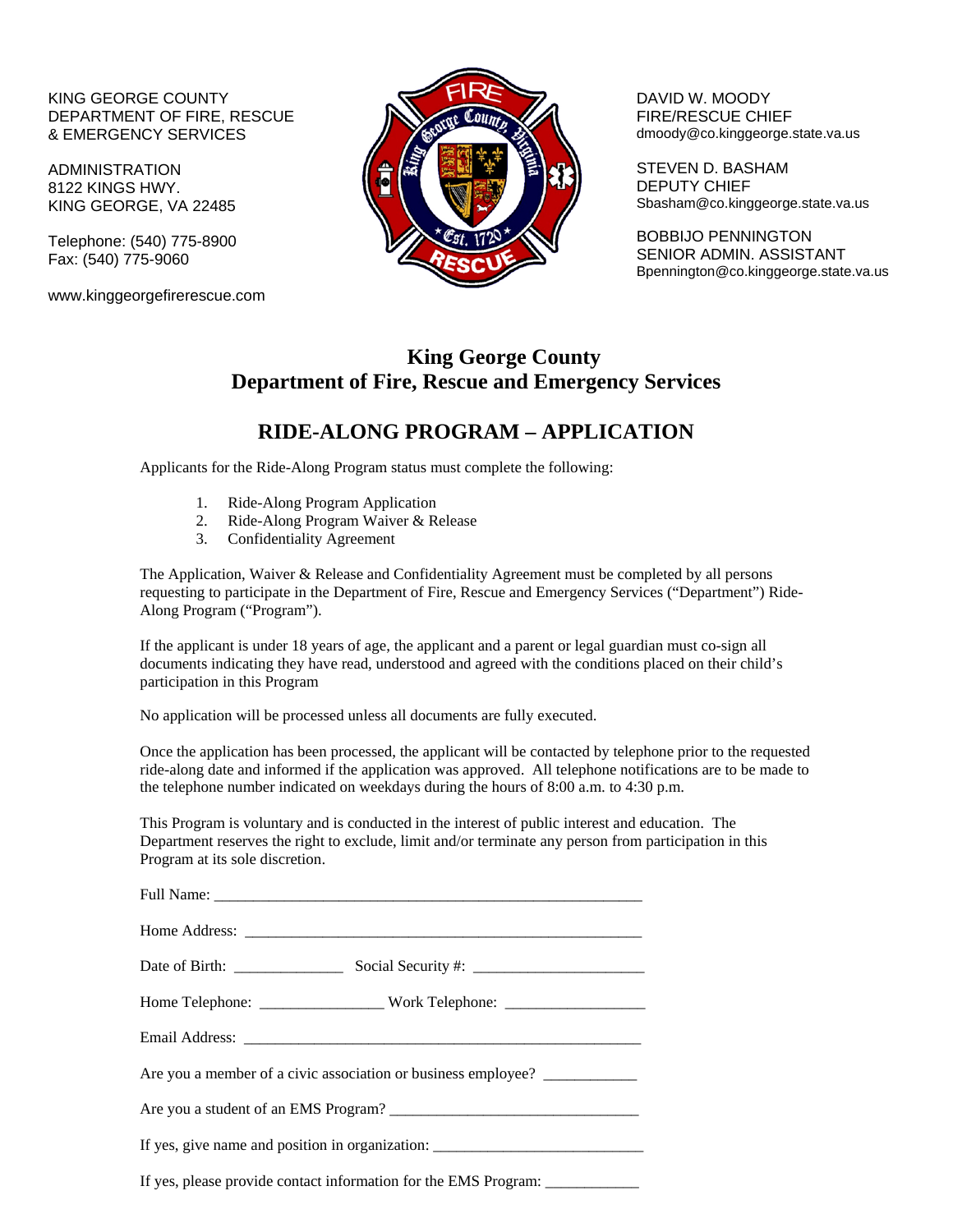| Have you previously ridden with this department? Yes ___ No ___ Number of times: _____                                                                                                                                                                                                                                                                                                                                                                                                                                                                                                                                                                                                         |
|------------------------------------------------------------------------------------------------------------------------------------------------------------------------------------------------------------------------------------------------------------------------------------------------------------------------------------------------------------------------------------------------------------------------------------------------------------------------------------------------------------------------------------------------------------------------------------------------------------------------------------------------------------------------------------------------|
| Have you previously been refused participation in this program? Yes __ No __                                                                                                                                                                                                                                                                                                                                                                                                                                                                                                                                                                                                                   |
|                                                                                                                                                                                                                                                                                                                                                                                                                                                                                                                                                                                                                                                                                                |
|                                                                                                                                                                                                                                                                                                                                                                                                                                                                                                                                                                                                                                                                                                |
| In the event of an emergency, the following person(s) may be contacted:                                                                                                                                                                                                                                                                                                                                                                                                                                                                                                                                                                                                                        |
|                                                                                                                                                                                                                                                                                                                                                                                                                                                                                                                                                                                                                                                                                                |
|                                                                                                                                                                                                                                                                                                                                                                                                                                                                                                                                                                                                                                                                                                |
| I affirm that the information provided in this application is true and correct to the best of my knowledge<br>and belief:                                                                                                                                                                                                                                                                                                                                                                                                                                                                                                                                                                      |
| Signature: Date: Date:                                                                                                                                                                                                                                                                                                                                                                                                                                                                                                                                                                                                                                                                         |
| (For persons under age 18)<br>Telephone: (Home) ________________________(Work) ________________________________<br>IF APPLICANT IS UNDER 18 YEARS OF AGE, THE INFORMATION BELOW IS REQUIRED:<br>who is requesting to participate in the Ride-Along Program of the George County Department of Fire,<br>to participate in the Ride-Along Program and agree to all the terms set forth above.<br>I have read and understood all of the terms and conditions of the Application, Waiver & Release,<br>Confidentiality Agreement and other Program documents; and I have reviewed them with my child. I agree<br>to these terms and request permission for my child to participate in the Program. |
| (Signature of Parent or Guardian)<br>(Date)<br>COMMONWEALTH OF VIRGINIA,<br>COUNTY OF KING GEORGE, to-wit:<br>The foregoing Ride-a-Long Program Waiver & Release was acknowledged before<br>me this $\_\_\_\$ day of $\_\_\_\_\_\$ , 20, by:                                                                                                                                                                                                                                                                                                                                                                                                                                                   |
|                                                                                                                                                                                                                                                                                                                                                                                                                                                                                                                                                                                                                                                                                                |

\_\_\_\_\_\_\_\_\_\_\_\_\_\_\_\_\_\_\_\_\_\_\_\_\_\_\_\_\_\_\_\_\_\_\_\_\_\_\_\_\_\_\_\_\_\_\_\_\_\_\_\_\_\_\_\_\_\_\_\_\_\_\_\_\_

 $\frac{1}{\sqrt{2}}$  ,  $\frac{1}{\sqrt{2}}$  ,  $\frac{1}{\sqrt{2}}$  ,  $\frac{1}{\sqrt{2}}$  ,  $\frac{1}{\sqrt{2}}$  ,  $\frac{1}{\sqrt{2}}$  ,  $\frac{1}{\sqrt{2}}$  ,  $\frac{1}{\sqrt{2}}$  ,  $\frac{1}{\sqrt{2}}$  ,  $\frac{1}{\sqrt{2}}$  ,  $\frac{1}{\sqrt{2}}$  ,  $\frac{1}{\sqrt{2}}$  ,  $\frac{1}{\sqrt{2}}$  ,  $\frac{1}{\sqrt{2}}$  ,  $\frac{1}{\sqrt{2}}$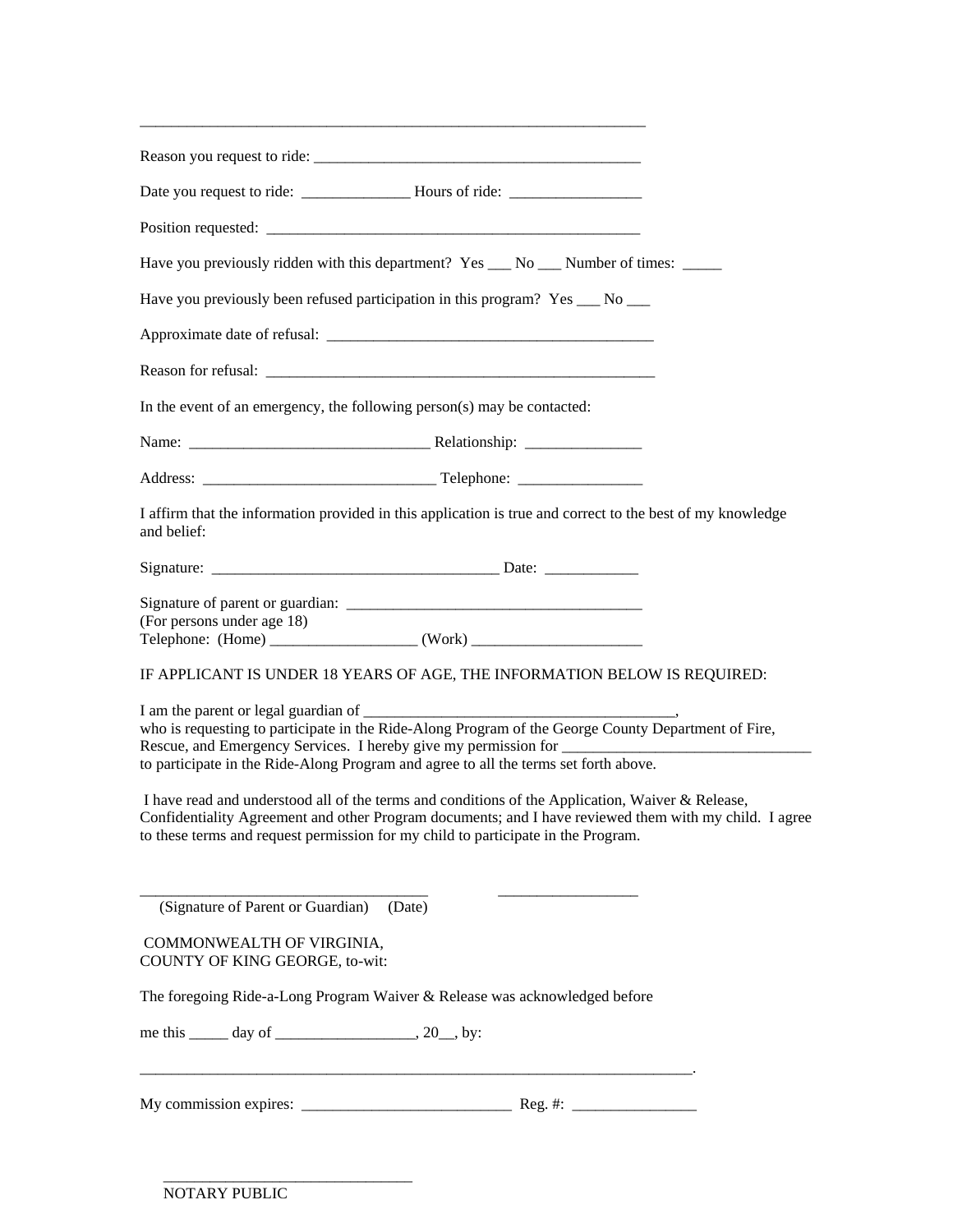#### **King George County Department of Fire, Rescue, and Emergency Services**

#### **RIDE-ALONG PROGRAM - APPLICATION**

#### **WAIVER & RELEASE**

In consideration of the County of King George and King George County Department of Fire, Rescue, and Emergency Services ("Department") granting me and/or my child permission to accompany a member of the Department as a participant in the Ride-Along Program ("Program"), I, on behalf of myself and/or my child, hereby waive any and all risks of harm and liability for damages, losses, personal injuries or death and/or property damages which I and/or my child might suffer, sustain or cause while participating in the Program. I further waive any and all claims, demands, actions, damages, or suits of law or equity of whatever nature which I and/or my child have or may ever have against the County of King George, the Department, and its or their elected officials, officers, volunteers, employees, departments, Offices and agents of all kinds, as a result of and/or in a way connected with my voluntary participation in the Program; and I hereby hold harmless such persons and entities.

I and/or my child further agree to hold the County of King George, the Department, and its or their elected officials, officers, volunteers, employees, departments, Offices and agents of all kinds, harmless, to pay all damages and to defend them against all claims of any kind, wherever and whenever brought or asserted; as a result of and/or in a way connected with my voluntary participation in the Program.

I further agree that I and/or my child will comply with all rules and regulations of the Program and any instructions or orders issued by members of the Department in connection with the Program. I certify that I and/or my child are fully aware of the risk involved in accompanying an employee during the performance of his/her duties.

I hereby acknowledge that I and/or my child fully understand the consequences of this waiver and that it is a voluntary and intelligent act on my part.

|                  | (Signature) |
|------------------|-------------|
| (Print Name)     |             |
| (Street Address) |             |

 $\frac{1}{\sqrt{2}}$  ,  $\frac{1}{\sqrt{2}}$  ,  $\frac{1}{\sqrt{2}}$  ,  $\frac{1}{\sqrt{2}}$  ,  $\frac{1}{\sqrt{2}}$  ,  $\frac{1}{\sqrt{2}}$  ,  $\frac{1}{\sqrt{2}}$  ,  $\frac{1}{\sqrt{2}}$  ,  $\frac{1}{\sqrt{2}}$  ,  $\frac{1}{\sqrt{2}}$  ,  $\frac{1}{\sqrt{2}}$  ,  $\frac{1}{\sqrt{2}}$  ,  $\frac{1}{\sqrt{2}}$  ,  $\frac{1}{\sqrt{2}}$  ,  $\frac{1}{\sqrt{2}}$ 

(City, State & Zip)

COMMONWEALTH OF VIRGINIA, COUNTY OF KING GEORGE, to-wit:

The foregoing Waiver of Civil Liability & Indemnification Agreement

| was acknowledged before me this | day of | $, 200$ , by: |
|---------------------------------|--------|---------------|
|---------------------------------|--------|---------------|

My commission expires:  $\frac{1}{\sqrt{1-\frac{1}{2}}\sqrt{1-\frac{1}{2}}\sqrt{1-\frac{1}{2}}\sqrt{1-\frac{1}{2}}\sqrt{1-\frac{1}{2}}\sqrt{1-\frac{1}{2}}\sqrt{1-\frac{1}{2}}\sqrt{1-\frac{1}{2}}\sqrt{1-\frac{1}{2}}\sqrt{1-\frac{1}{2}}\sqrt{1-\frac{1}{2}}\sqrt{1-\frac{1}{2}}\sqrt{1-\frac{1}{2}}\sqrt{1-\frac{1}{2}}\sqrt{1-\frac{1}{2}}\sqrt{1-\frac{1}{2}}\sqrt{1-\frac{1}{2}}\sqrt{1-\$ 

\_\_\_\_\_\_\_\_\_\_\_\_\_\_\_\_\_\_\_\_\_\_\_\_\_\_\_\_\_\_\_\_\_\_\_\_\_\_\_\_\_\_\_\_\_\_\_\_\_\_\_\_\_\_\_\_\_\_\_\_\_\_\_\_\_\_\_\_\_\_\_.

NOTARY PUBLIC

Approved:

\_\_\_\_\_\_\_\_\_\_ Observation Only

\_\_\_\_\_\_\_\_\_\_ Supervised Participation

\_\_\_\_\_\_\_\_\_\_\_\_\_\_\_\_\_\_\_\_\_\_\_\_\_\_\_\_\_\_\_\_

Station Captain / Chief

Date **Date**